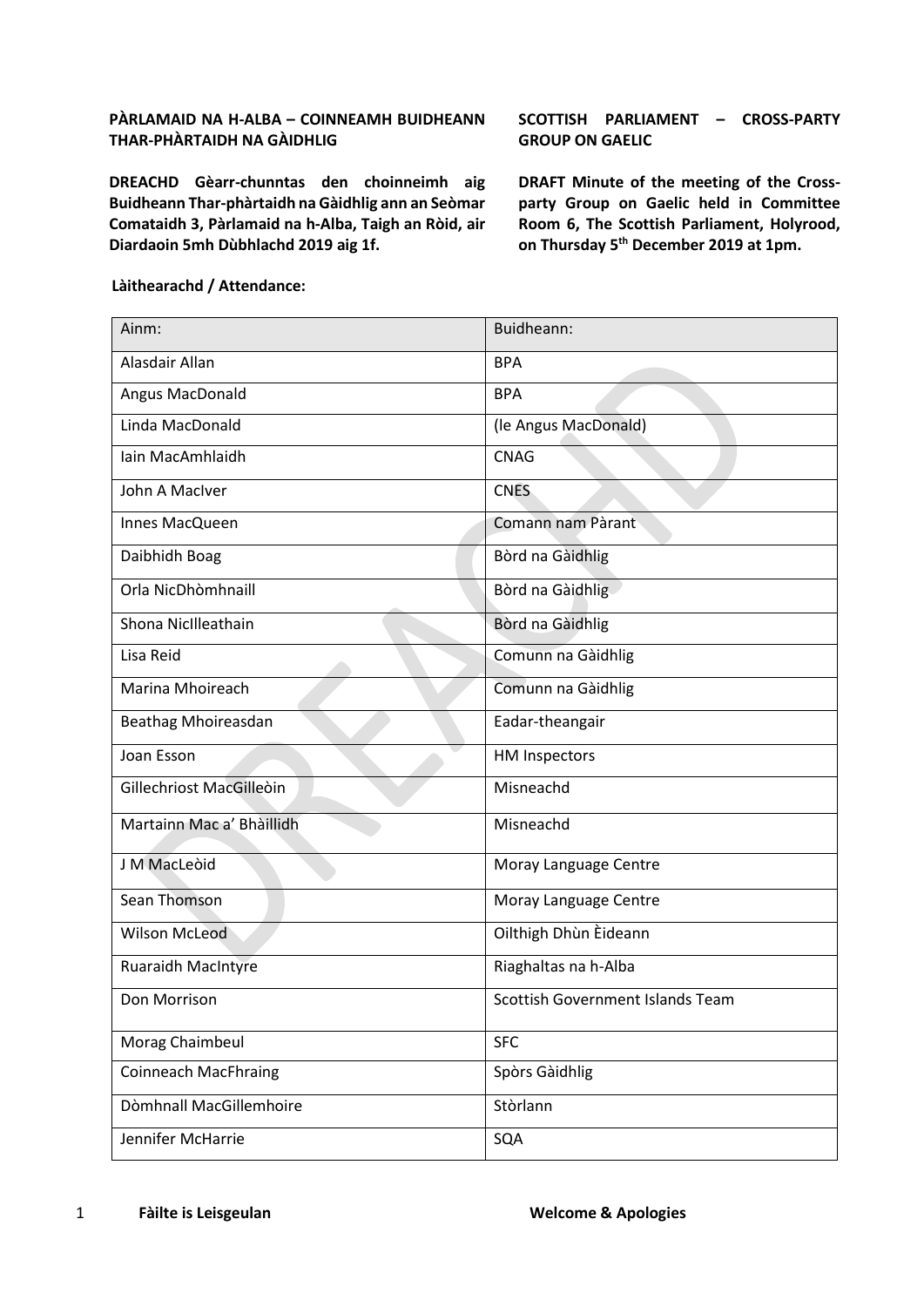- 1.1 Chur Dr Alasdair Allan BPA fàilte air a h-uile duine dhan choinneimh agus ghabh e an leisgeul airson nach robh eadar-theangachadh mar-aon ag obair air sgàth adhbharan teicnigeach. Leanaidh a' choinneamh anns a' Ghàidhlig agus tha fàilte air daoine ceistean fhaighneachd agus a bhith a' cur ris a' choinneimh sa Bheurla.
- 1.2 Feumaidh **Alasdair Allan** fhàgail tràth agus gabhaidh Daibhidh Boag a' chathair an uair sin.
- 1.3 Bidh a' chuairt dheireannach de dheasbad BT nan Sgoiltean a' tòiseachadh aig 6f sa Phàrlamaid agus bidh cèilidh ann às a dhèidh.
- 1.4 A-màireach bidh co-labhairt ann aig a' Phàrlamaid aig 9m.
- 1.5 Thàinig leisgeulan a-staigh bho na leanas: Apologies had been received from the

*D J MacIntyre, John Morrison ACG, Maeve MacKinnon, Jane Renton (a tha air Foghlam Alba fhàgail), Derek MacKenzie, Mata MacÌomhair, Norman MacDonald, Alasdair MacFhionghuin, Doileag NicLeòid, Rhoda Grant, Dòmhnall MacNèill CNAG, Bernadette O' Rourke*

# 2 **Gèarr-chunntas bhon choinneimh mu dheireadh: 18mh Ògmhios 2019**

- 2.1 Thog **Joan Essan** pìos san dreachd den gheàrr chunntas bhon choinneimh mu dheireadh is chaidh seo atharrachadh ron choinneimh. Chaidh na hatharrachaidhean sin a thoirt fa-near, agus dh' aontaich **Dòmhnall MacGillemhoire** agus **Beathag Mhoireasdan** ris a' gheàrr-chunntas atharraichte.
- 3 *Taisbeanadh***: Rannsachadh air cleachdadh na Gàidhlig eadar luchd-labhairt dùthchasach**

### **Neach-labhairt: An t-Oll. Wilson MacLeòid Speaker: Professor Wilson McLeod**

Chuir Alasdair Allan fàilte air Wilson MacLeòid. Alasdair Allan welcomed Wilson McLeod.

- 3.1 Geàrr-iomradh: In Summary:
- 3.1.1 Aig ìre glè thràth sa phròiseact The project is at a very early stage
- 3.1.2 Prìomh cheist rannsachaidh: Main research question:

Dr Alasdair Allan MSP welcomed everyone to the meeting and apologised for simultaneous translation not working due to technical reasons. The meeting will continue in Gaelic and everyone is welcome to ask questions and contribute in English.

**Alasdair Allan** will need to leave early and Daibhidh Boag will take over as chair.

The final of the BT Schools debate will start at 6pm at the Parliament and after that there will be a ceilidh.

Tomorrow there will be a conference in the Parliament at 9am.

following:

*D J MacIntyre, John Morrison ACG, Maeve MacKinnon, Jane Renton (who has left Education Scotland), Derek MacKenzie, Mata MacÌomhair, Norman MacDonald, Alasdair MacFhionghuin, Doileag NicLeòid, Rhoda Grant, Dòmhnall MacNèill CNAG, Bernadette O' Rourke*

# **Minutes of the previous meeting: 18th June 2019**

**Joan Esson** had raised a point before the meeting from the draft minutes of the last meeting and this was amended before the meeting. These changes were noted, and **Donald Morrison** and **Beathag Mhoireasdan** approved the amended minute.

# *Presentation:* **Researching Gaelic usage between native speakers**

- 
-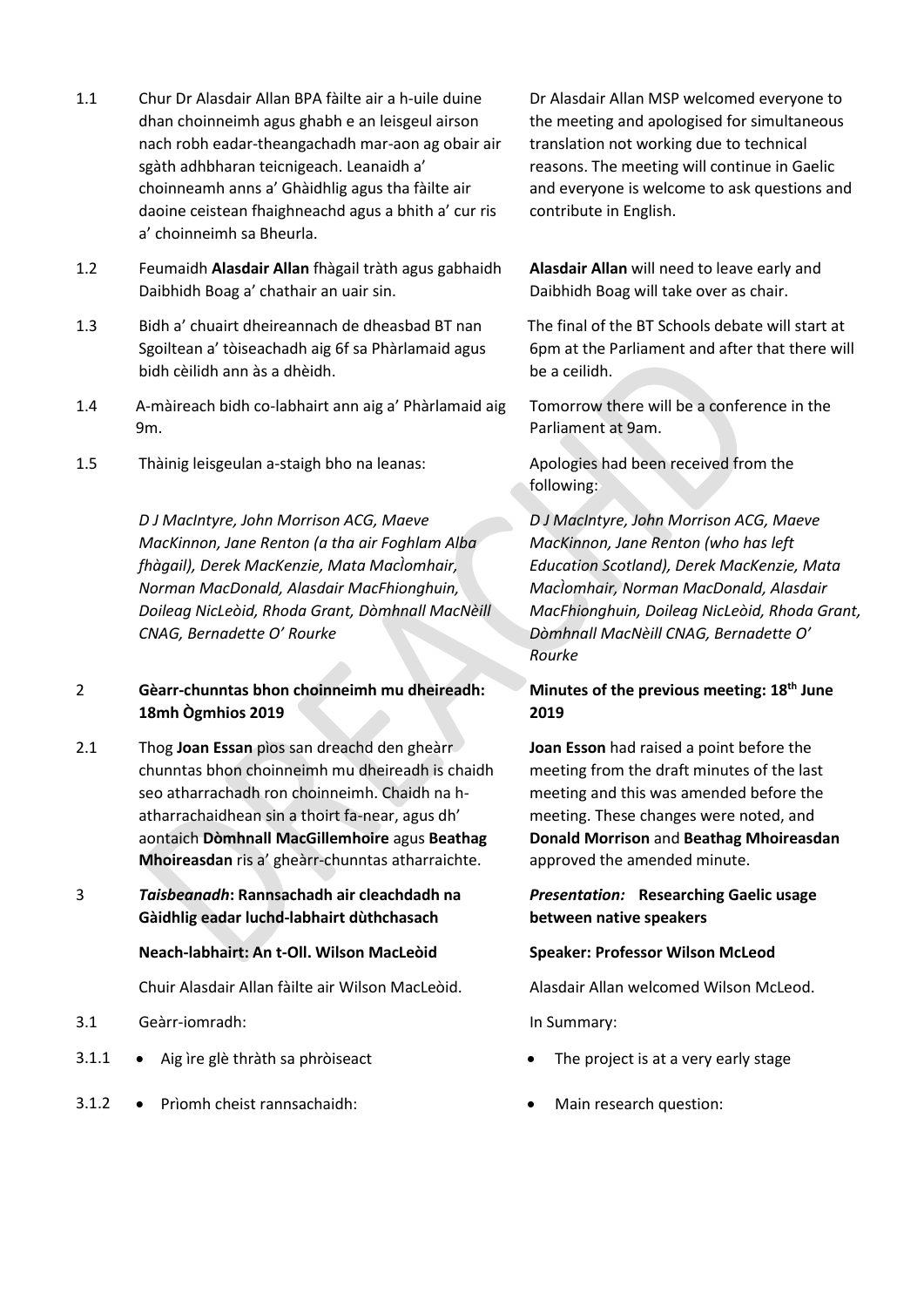*Why is it that people who were brought up speaking Gaelic, can speak the language with fluency and live in communities where the majority of people can speak the language, do not use it habitually with other Gaelic speakers and often use English instead?*

- 3.1.4 Chaidh na Hearadh a thaghadh airson fòcas a' phròiseict
- 3.1.5 Thèid buidhnean-fòcais agus agallamhan le daoine fa leth a chumail agus an uair sin bidh iad a' sgrùdadh nam modhan-obrach agus nan toraidhean rannsachaidh
- 3.1.6 Tha an rannsachadh aig ìre glè thràth agus thathar an dùil a bhith deiseil timcheall air an Dàmhair 2020.
- 3.2 Ceistean: Questions:

Chaidh faighneachd ciamar a ghabhadh an rannsachadh seo a chur gu feum gu practaigeach. *Thuirt Alasdair Allan gum faodadh ceistean eile fhaighneachd san ath earrainn.* Fhreagair **Wilson MacLeòid** gun robh an rannsachadh seo eadardhealaichte ris na pròiseactan coltach ris, ach bidh an ath cheum an urra ris na daoine a tha a' dèanamh phoileasaidhean, seach buidheann acadaimeagach. Tha e an dùil gum bi ro-innleachd a' tighinn bho seo ach a-rithist chan eil seo an urra ri buidheann acadaimeagach.

- 3.3 Thug **Shona Niclllinnein** beachd seachad mar riochdaire aig tè de na buidheann coimiseanaidh. Tha i den bheachd gu bheil e fìor chudromach coimhead air dè tha a' cur bacaidhean air luchd-labhairt na Gàidhlig. Tha Bòrd na Gàidhlig an dùil gum bi roinnleachd a' tighinn a-mach a seo. Thog Shona cuideachd gu bheil ceangal aig a' phròiseact ris a' phlana nàiseanta – coimhearsnachdan, na feumalachdan aca agus dè tha a dhìth.
- 3.4 Tha **Alasdair Allan** a' tuigsinn gu bheil an rannsachaidh aig ìre thràth ach bha ceist aige an robh beachdan aca air carson a tha seo a' tachairt.

*Why is it that people who were brought up speaking Gaelic, can speak the language with fluency and live in communities where the majority of people can speak the language, do not use it habitually with other Gaelic speakers and often use English instead?*

- Harris has been chosen as the focus for the study
- Focus-groups and individual interviews will be carried out and then they will be observing practice and findings
- Research has just started and hoping to be done by around October 2020

It was asked how this study can be turned into action. *Alasdair Allan noted that some questions could come in the next section.* WM study will be very different from others of the same kind, and that this question would be for policy-makers to decide – not for an academic team. Would expect a strategy to follow but not from an academic group.

**Shona MacLennan** contributed as a representative of one of the commission group of the research. She believes that it is fundamental to look at what impedes Gaelic speakers. Bòrd na Gàidhlig hopes that strategy will come from this. Shona also raised that it has a connection to national plan – communities, their needs and what is required.

**Alasdair Allan** acknowledged that the research is at early stages but asked if they have any ideas already about why this might be happening.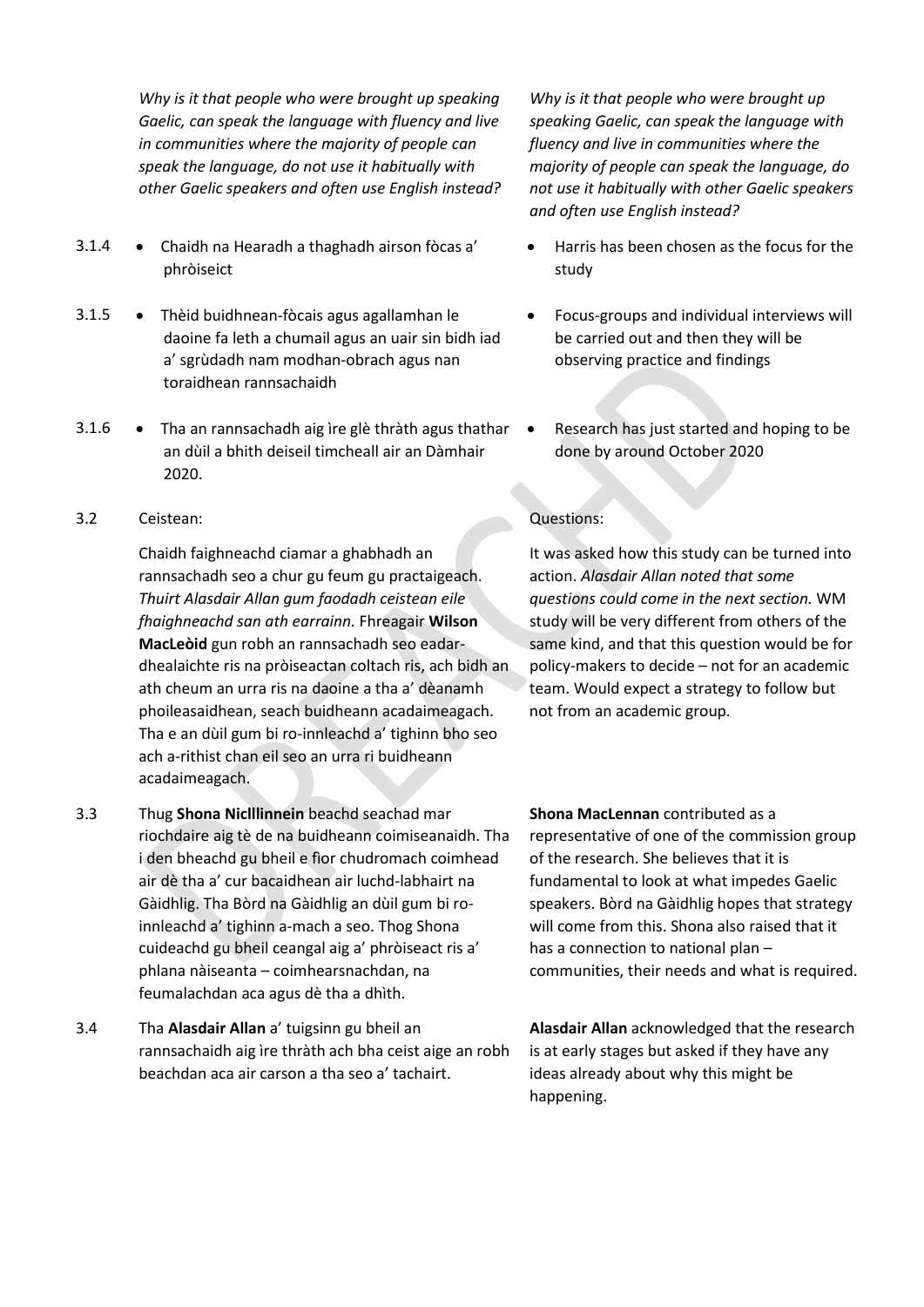- 3.5 Fhreagair **Wilson MacLeòid** gu bheil e iongantach cho beag de rannsachadh a tha ann mun chuspair seo. Mu 50/60 bliadhna air ais cha robh àite nàdarrach airson na Bheurla sa choimhearsnachd ach leis mar a tha a' Bheurla air a' sgaoileadh tuilleadh is tuilleadh, tha e a' fàs nas àbhaistiche agus comhfurtail Beurla a bhruidhinn na bhith a' gluasad eadar cànanan. Chan eil fianais gu leòr ann ach 's e dìreach beachd a th' ann an seo.
- 3.6 Dh'fhaighnich **Dòmhnaill MacGillemhoire** ma tha an rannsachadh seo co-ionnan ri no eadar-dhealaichte bhon rannsachadh a chaidh a dhèanamh ann an Leòdhas is Uibhist. Fhreagair **Wilson MacLeòid** gu bheil na modailean-rannsachaidh eadar-dhealaichte. Air na pròiseactan eile chaidh 'quantitative research methods' a chleachdadh ach bidh an rannsachadh seo steidhichte air còmhraidhean pearsanta.
- 3.7 Dh'fhaighnich **Alasdair Allan** am bidh iad a' bruidhinn ri sgoilearan. Fhreagair Wilson MacLeòid nach do rinn iad co-dhùnadh fhathast ach chan eil iad an dùil gum bi daoine nas òige na 16 a' gabhail pàirt.

*NOTA: Tha lethbhreacan den taisbeanadh seo rim faighinn bho [fios@gaidhlig.scot](mailto:fios@gaidhlig.scot)*

4 *Taisbeanadh:* **Meudachadh cleachdadh na Gàidhlig taobh a-muigh na sgoile sna h-Eileanan an Iar**

> **Luchd-labhairt: Lisa Reid, Comunn na Gàidhlig is Coinneach MacFhraing, Spòrs Gàidhlig**

> Chur Alasdair Allan fàilte air Comunn na Gàidhlig agus Spòrs Gàidhlig

4.1 Geàrr-iomradh: In Summary:

4.1.2 • Chuir Marina Mhoireach bho ChNAG fàilte air Lisa Reid, Oifigeir Gàidhlig ann an Loch a Tuath ann an Leòdhas.

Geàrr-iomradh: Summary:

4.1.3 • Iomairtean sna sgirean traidiseanta airson sealltainn dhan òigridh gu bheil àite ann airson na Gàidhlig taobh a-muigh na sgoilte

**Wilson McLeod** answered that it is surprising how little research has been done on this topic. Around 50/60 years ago there was no natural place for English in the community but as English spread more and more it may have become more normal and comfortable to just speak English than to move back and forth. There is not enough evidence at this stage and this is just a hypothesis.

**Dòmhnaill MacGillmhoire** asked if the research is equal or different to the research that has been carried out in Lewis and Uist in the past. **Wilson McLeod** answered that the research methods are different. Quantitative research methods were used on the other projects, but this project will be based on personal conversations.

**Alasdair Allan** asked if they would be speaking to schoolchildren. Wilson McLeod answered that they hadn't come to a conclusion yet but they do not expect that anyone younger than 16 will be taking part.

*NOTE: Copies of this Presentation are available for distribution. Please contact: [fios@gaidhlig.scot.](mailto:fios@gaidhlig.scot)*

*Presentation:* **Increasing the use of Gaelic out with the school in the Western Isles** 

# **Speakers: Lisa Reid, Comunn na Gàidhlig & Coinneach MacFhraing, Spòrs Gàidhlig**

Alasdair Allan welcomed Comunn na Gàidhlig and Spòrs Gàidhlig

### **Lisa Reid, Comunn na Gàidhlig Lisa Reid, Comunn na Gàidhlig**

• Marina Mhoireach welcomed Lisa Reid, Gaelic officer for Loch a Tuath on the Isle of Lewis.

• Enterprises in the traditional areas to show young people that there is a place for Gaelic outside of school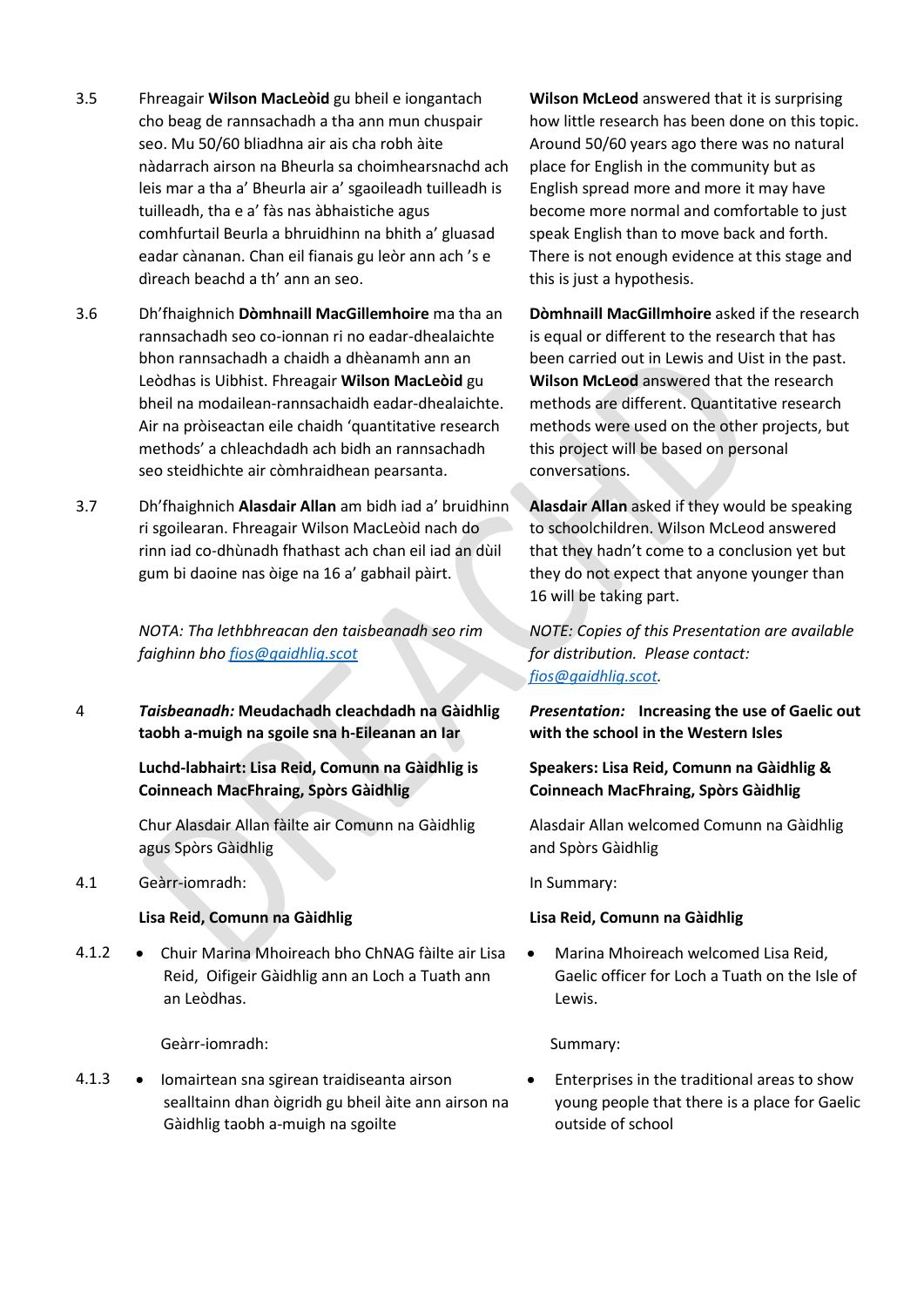- 4.1.4 Obair air tar-chur eadar- ghinealach clann ag ionnsachadh còcaireachd thraidiseanta bho ginealachdan eile de luchd-labhairt na Gàidhlig
- 4.1.5 Ceangalaichean eadar eileanan/coimhearsnachdan
- 4.1.6 Faighinn beachdan à clann is pàrantan air na tha iadsan ag iarraidh/na tha a' còrdadh riutha

# 4.2 **Coinneach MacFhraing, Spòrs Gaidhlig Coinneach MacFhraing, Spòrs Gàidhlig**

- 4.2.1 A' lìbhrigeadh chur-seachadan tro mheadhan na Ghàidhlig airson daoine òga aig Glenmore Lodge – agus a' dol a-mach gu sgìrean ionadail far a bheil daoine òga leis a' Ghàidhlig
- 4.2.2 Cleachdadh Gàidhlig a-mach às a sgoil a' toirt cothrom dhaibh a bhith ag ionnsachadh rudan nach biodh iad a' cleachdadh gu h-àbhaisteach
- 4.2.3 A' lìbhrigeadh thursan do na h-eileanan gus àite a shealltainn far a bheil Gàidhlig nas àbhaistiche agus a' cleadhadh na Gàidhlig sna saor-làithean aca
- 4.2.4 Tha Coinneach dìreach air thilleadh bho Leòdhas, far an robh e a' bruidhinn ri sgoiltean mu na cothroman. Aon de na cnapan-starra a th' orra, 's e na cosgaisean-siubhail airson nan sgoiltean a tha a' dol gu tìr-mhòr – 's e am fuasgladh a th' aig Spòrs gum bi iad a' dol do na h-eileanan.
- 4.2.5 Ag obair le eSgoil agus Urras Oighreachd Ghabhsainn gus cothroman a lìbhrigeadh – a' bruidhinn ri sgoiltean sna Hearadh.
- 4.2.6 Tha Spòrs air ar dòigh gu bheil an cothrom aca a bhith ag obair anns na coimhearsnachdan seo agus a' deanamh fiughair ri bhith tòiseachadh.

*NOTA: Tha lethbhreacan den taisbeanadh seo rim faighinn bho [fios@gaidhlig.scot](mailto:fios@gaidhlig.scot)*

# 5 *Taisbeanadh:* **Pàirt 1***:* **Plana Nàiseanta nan Eilean** *Presentation:* **Part 1: The National Islands Plan Neach-labhairt: Don Morrison Speaker: Don Morrison**

- 5.1.1 Tha Erica Clarkson ann an Arcaibh os cionn na buidhne agus tha eileanaich a tha dìoghrasach mun obair ag obair air a' phròiseact
- 5.1.2 Fhuair am plana Aonta Rìoghail san Iuchar 2019. The plan received Royal Assent in July 2019.
- Working on inter-generational transmission through allowing young people to learn skills such as cooking from the older generations of Gaelic speakers
- Making connections between islands and communities
- Gathering opinions from young people and their parents about what they enjoy/what they would like to see

- Delivering hobbies through the medium of Gaelic for young people at Glenmore Lodge as well as travelling to local areas where young people speak Gaelic
- Using Gaelic outside of school gives young people the opportunity to learn things that they might not use normally
- Delivering trips to the islands to show where Gaelic is more normal and giving the opportunity to use Gaelic in the holidays
- Coinneach has just returned from Lewis where he was speaking to schools about their opportunities. One of the obstacles they face is the travel costs for the schools going to the mainland – Spòrs has solved this by travelling to the islands.
- Working with eSgoil and Urras Oighreachd Ghabhsainn to deliver opportunities – speaking to schools in Harris
- Spòrs is glad that they have the opportunity to work in these communities and they are looking forward to starting this work.

*NOTE: Copies of this Presentation are available for distribution. Please contact: [fios@gaidhlig.scot.](mailto:fios@gaidhlig.scot)*

- Team is led by Erica Clarkson in Orkney and the project has islanders who are passionate about the work are working on it
-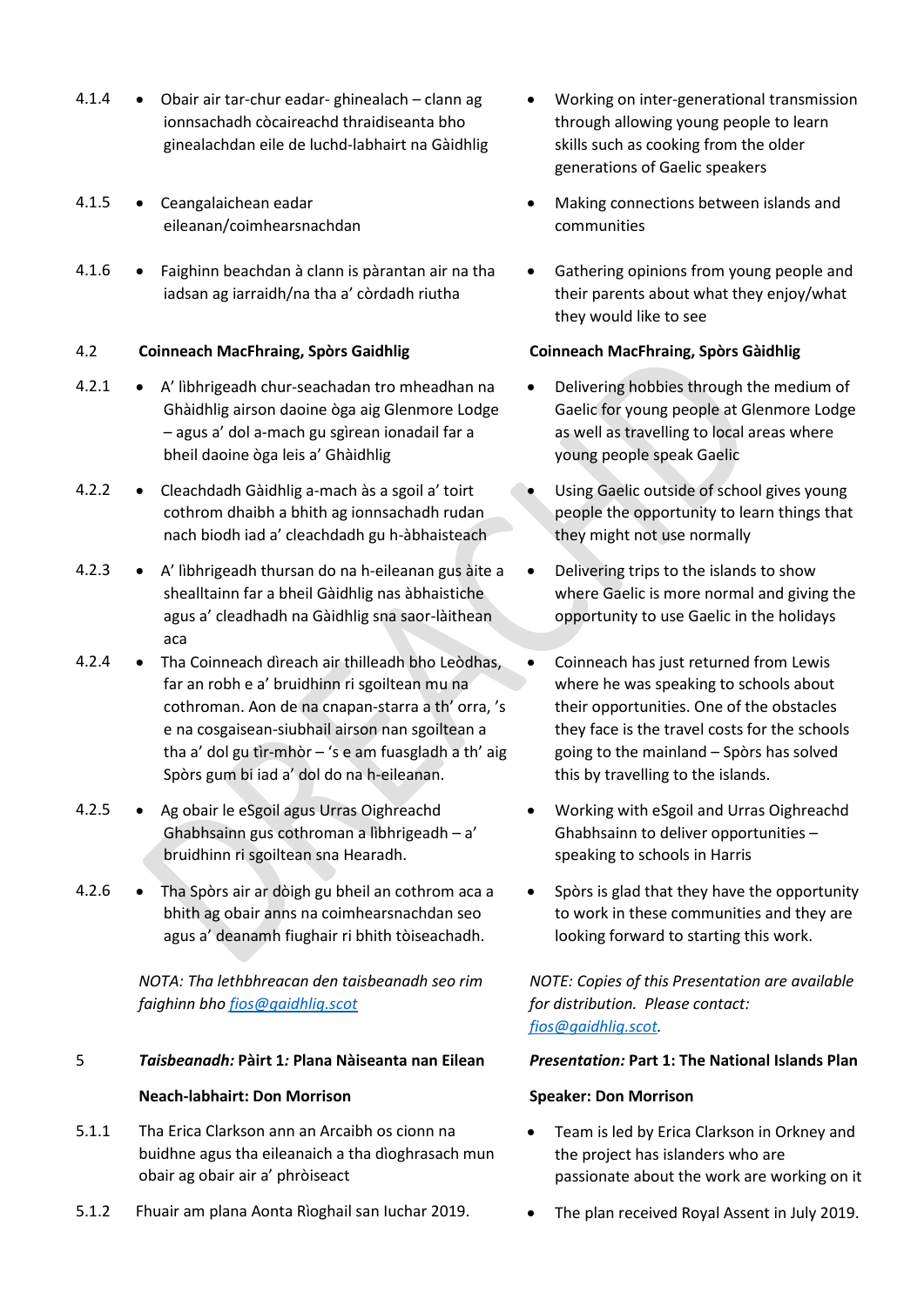- 5.1.3 Thathar a' feuchainn ri Measadh Buaidh air Coimhearsnachdan nan Eilean agus Plana Nàiseanta nan Eilean a dhèanamh aig an aon àm, ach le fòcas air Plana Nàiseanta nan Eilean
- 5.1.4 Tha cùl-eòlas mun phròiseact ri fhaighinn ann am Foearrann 3(2) den Achd.
- 5.1.5 Bathar a' brosnachadh gum biodh am pròiseact cho farsaing sa b' urrainn
- 5.1.6 Co-chomhairleachadh air-loidhe 414 luchd-freagairt bho 43 eileanan
- 5.1.7 Chaidh 66 tachartasan (aghaidh ri aghaidh) air adhart ann am 40 eilean – agus Gàidhlig mar prìomh chuspair annta
- 5.1.8 Leis na tachartasan seo a' dol cho farsaing ri Arainn Unst bha cothrom aca an nàdar sònraichte a th' aig gach eilean fhaicinn tron cho-chomarlaicheadh
- 5.1.9 Ann ann cuid de rannsachaidhean eile tha duilgheadasan air a bhith ann le daoine a' gabhail pàirt ann an co-chomhairle is gun iad a' cluintinn càil air ais – is mar sin tha iad a' feuchainn ri dàimhean làidir a' dèanamh le muinntir nan eilean – a' toirt beachdan bhon choimhearsnachd air ais agus gan chur ris na h-aithisgean cho luath 's a ghabhas agus a' cur seo air ais do na daoine bha an làthair aig an tachartas
- 5.1.10 Sheall iad na dòighean anns an d'fhuair iad fiosrachadh bho na daoine a bha an sàs anns na cochomhairlichean ann an diofar eileanan
- 5.1.11 Airson 's gu robh e gu tur mu dheidhinn nan coimhearsnachdan, cha robh sgioba nan eilein an sàs

5.2 **Pàirt 2: Gàidhlig ann am Plana Nàiseanta nan Eilean Part 2: Gaelic in the National Islands Plan**

- 5.2.1 Thathar ag ùrachadh a' phlana an-dràsta le molaidhean a thàinig bhon dreachd plana
- 5.2.2 Tha am plana ag aithneachadh cho cudromach 's a tha a' Ghàidhlig
- Trying to carry out the Island Communities Impact Assessment and the National Islands Plan in tandem, although the focus is on the latter
- There is a background of the project Section 3(2) of Act
- Encouraged to make this as wide-ranging as possible
- Online consultation 414 respondents from 43 islands
- 66 face-to-face events on 40 island Gaelic as a key theme in these
- Having these events as widely-ranging as Arran – Unst allowed them to see the unique nature of each island during their consultations
- In past studies there have been issues with some people taking part in consultation and not hearing anything back – so trying to make relationships with the people in the islands – taking the feedback from communities back and typing up reports asap and sending back to those who attended the event
- Showed the ways in which they got information from those involved in the consultation in different islands.
- Islands team were not getting involved so that it was all about the communities.

- Currently updating the plan with suggestions that came from the proposed plan
- Proposed plan recognises importance of Gaelic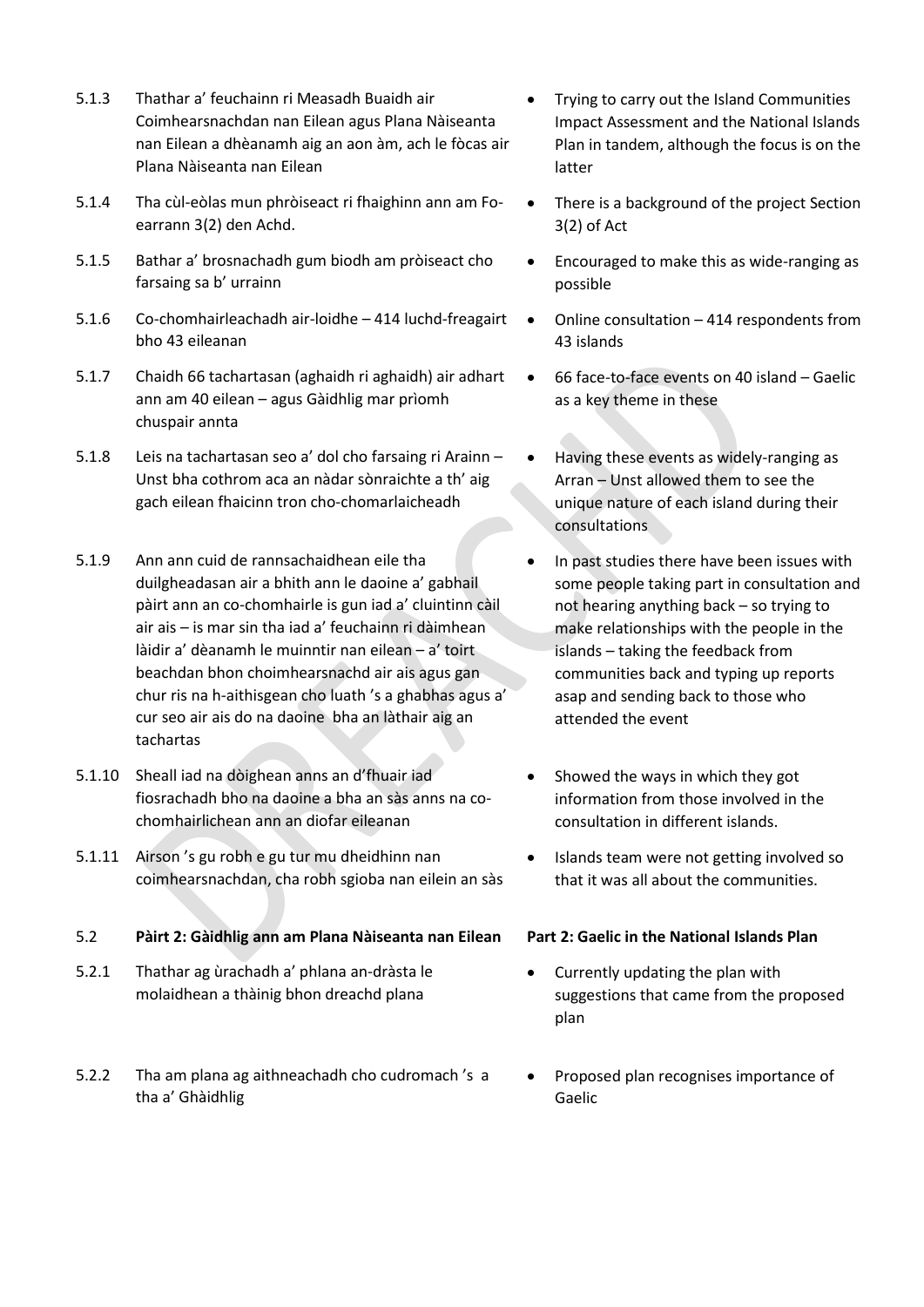- 5.2.3 Thathar fhathast ag ùrachadh a' phlana. Fhuair iad molaidhean sgoinneil a thaobh na Gàidhlig agus tha iad ag obair gu dlùth còmhla ri Shona aig Bòrd na Gàidhlig agus Ruaraidh aig sgioba nan Eilean
- 5.2.4 Thathar an dùil gur e an t-atharrachadh as motha a bhios ann gum bi Gàidhlig a' dol tarsainn air diofar phìosan den phlana
- 5.2.5 Bheir co-chomhairleachadh an ath bhliadhna cothrom dhaibh barrachd atharrachaidhean a thoirt gu buil
- 5.2.6 Bha Don Morrison airson innse gu bheil iad an dùil gum bi cudeigin ann an dreuchd conaltraidh a dh' aithghearr

*NOTA: Ma tha ceistean agaibh no ma tha sibh ag iarraidh lethbhreacan den taisbeanadh, tha seo ri fhaighinn bho:*

### [Don.morrison@gov.scot](mailto:Don.morrison@gov.scot)

no

### [info@islandsteam.scot](mailto:info@islandsteam.scot)

*Dh'fhàg Alasdair Allan aig 13:48 agus ghabh Daibhidh Boag a' chathair.*

### 5.3 **Ceistean: Questions:**

- 5.3.1 Chuir Ruaraidh Mac an t-Saoir ris gu bheil iad air a bhith a cur cuideam air a phuing bho thòiseach phròiseas a' bhile gur e 'two way street' a th' ann a thaobh na Gàidhlig – tha Gàidhlig feumachd air na heileanan agus tha na h-eileanan feumach air a' Ghàidhlig. Tha poileasaidhean a thaobh coimhearsnachdan/taigheadas is eile gu math cudromach agus tha iad air dèanamh cinnteach gu bheil seo sa phlana. Mar eileanach agus neachlabhairt na Gàidhlig bha e sgoinneil a bhith a' dol gu na tachartasan sna h-eileanan agus a' faicinn mar a chaidh a dhèanamh.
- 5.3.2 Thuirt Daibhidh Boag gun robh e air coimhead tro na molaidhean air a' phlana agus mhothaich e gu robh tòrr de na puingean mu dheidhinn na Gàidhlig agus anns a' Ghàidhlig
- 5.3.3 Thuirt Don Morrison gu bheil na h-aithisgean a chaidh a dhèanamh ri fhaighinn air-loidhne aig
- Still updating the plan. They received great feedback regarding Gaelic and are working closely with Shona at Bòrd na Gàidhlig and Ruaraidh at the Islands team
- Hopes that the main difference will be that Gaelic cuts across different parts of the plan
- Consultation next year will allow them to implement more changes
- Don Morrison wanted to add that they are hoping to get someone in the role of communications soon

*NOTE: If you have any questions or would like a copy of this presentation, please contact:* 

# [Don.morrison@gov.scot](mailto:Don.morrison@gov.scot)

or

# [info@islandsteam.scot](mailto:info@islandsteam.scot)

*Alasdair Allan left at 13:48, Daibhidh Boag took over the chair.*

Ruaraidh MacIntyre added that since the start of the bill process their main emphasis is how much of a two-way street it is – Gaelic need islands/islands need Gaelic. Communities, housing and other policies are very important and made sure that this is in the plan. As an islandser and Gaelic speaker being able to go to events in the communities it was great to see how it was implemented.

David Boag said that he had looked through the feedback on the plan and noted that lots of comments were in Gaelic and about Gaelic.

Don Morrison noted the reports carried out are available online at Strathclyde university. These reports can be sent out if anyone wants.